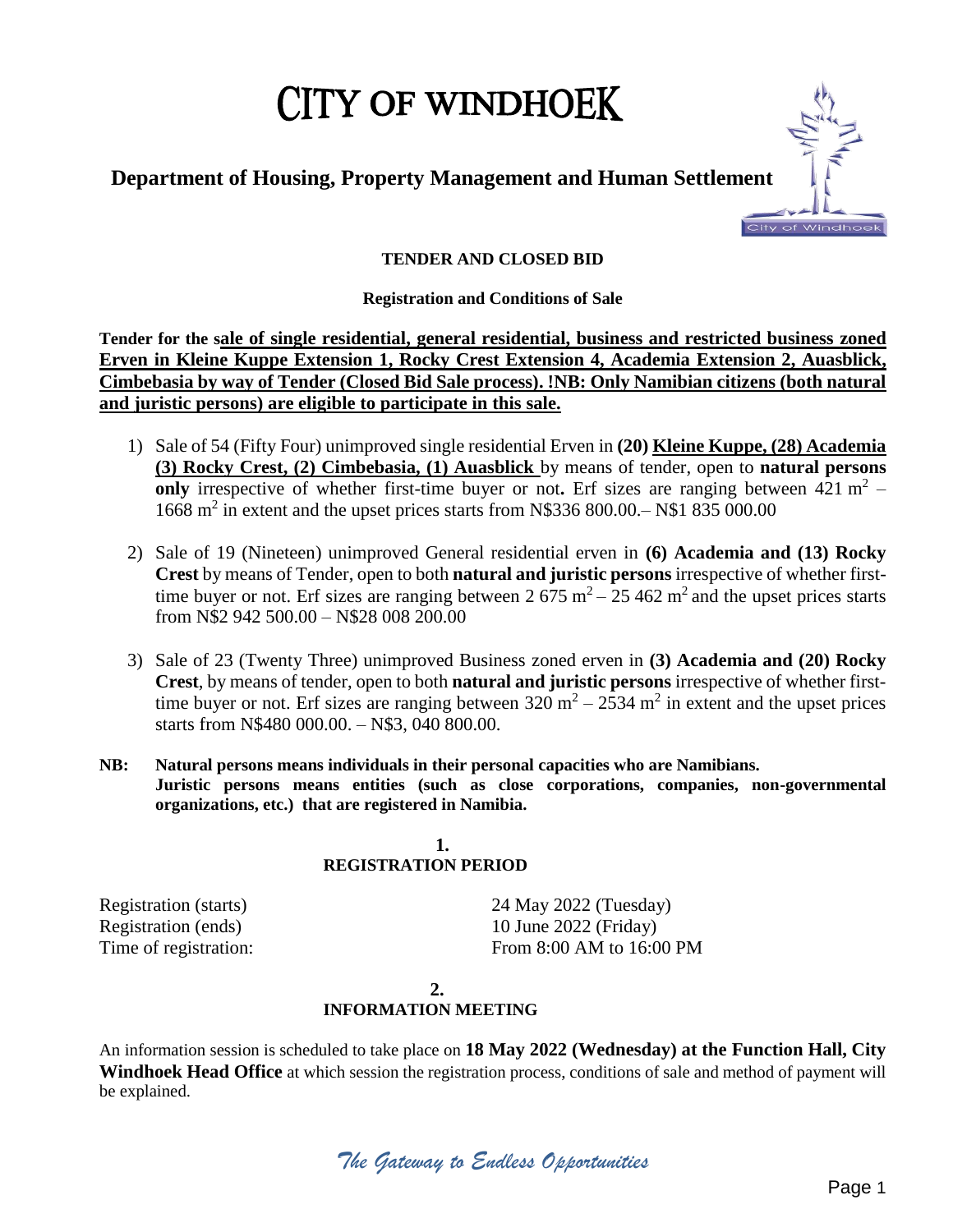In compliance with Covid  $-19$  regulations that only a maximum of 1000 persons be present at public gatherings the following time slots are set for the information sharing session. Should the limit on number of person per gathering be changed, such will be complied with as per the national Covid-19 regulations.

# **1. 08:30- 09:15**

# **DOCUMENTS REQUIRED FOR REGISTRATION PURPOSES:**

The prospective purchasers must provide the following documents to complete the registration.

- 2.1 Certified Copy (not older than 6 months) of Identification Document (Namibian Citizens and Permanent residents only).
- 2.2 Certified copy (not older than 6 months) of Marriage Certificate or Ante-Nuptial Contract (when married out community of property).
- 2.3 A Valid Financial Approval Letter from financial institutions. Pre-approved amount must not be less than the lowest upset price of the Erven to be tendered for.
- 2.4 Proof of availability (current bank statement stamped by the bank) of sufficient funds (for cash buyers only). Available funds must not be less than the lowest upset price of the Erven to be tendered for.
- 2.5 FIA Form to be completed (to be provided by the City).
- 2.6 Credit Worthiness Certificate completed (to be provided by the City) Prospective purchasers with Municipal Accounts in arrears will not be allowed to register.

# **3. REGISTRATION**

All persons interested in participating in the tender are required to register from **Tuesday, 24 May 2022** until **Friday, 10 June 2022** from **08:00 am until 16:00 pm**, daily at the City of Windhoek Customer Care Centre, Independence Avenue. **No late registrations will be considered.** A **non -** refundable registration fee of **N\$1000.00** must be paid per prospective bidder for single residential erven and **N\$3000.00** for business and general residential zoned erven. Payments can be made at the cashiers at any City of Windhoek office. Alternatively, prospective bidders can make direct deposits into the bank account to be provided on an invoice once issued with one at registration.

# **NB! Registration is also limited to Namibian Citizens and Namibian registered juristic persons.**

## **4. DISQUALIFICATION OF BIDS**

The following will result in bids/bidder being disqualified:

- 4.1 If found that the Bidder has not been duly registered.
- 4.2 Failure to provide the Unique Identification Number (Registration Number), if provided.
- 4.3 If bid is not submitted on the bid forms provided.
- 4.4 If Bidder's information on the bid form is incomplete.
- 4.5 If bid/offer is lower than the upset price.
- 4.6 If it is found that false information was provided on the bid form or Registration form.
- 4.7 If alterations on bidding form(s) are not initialled/signed by the bidder to authenticate change.
- 4.8 Non-compliance with any other conditions contained in the Conditions of Sale document.
- 4.9 Any bribery, coercion, canvassing or any attempt thereto in order to influence or to intervene in or attempt to influence the awarding of the bid, whether directly or indirectly, or the obtaining or an attempt to obtain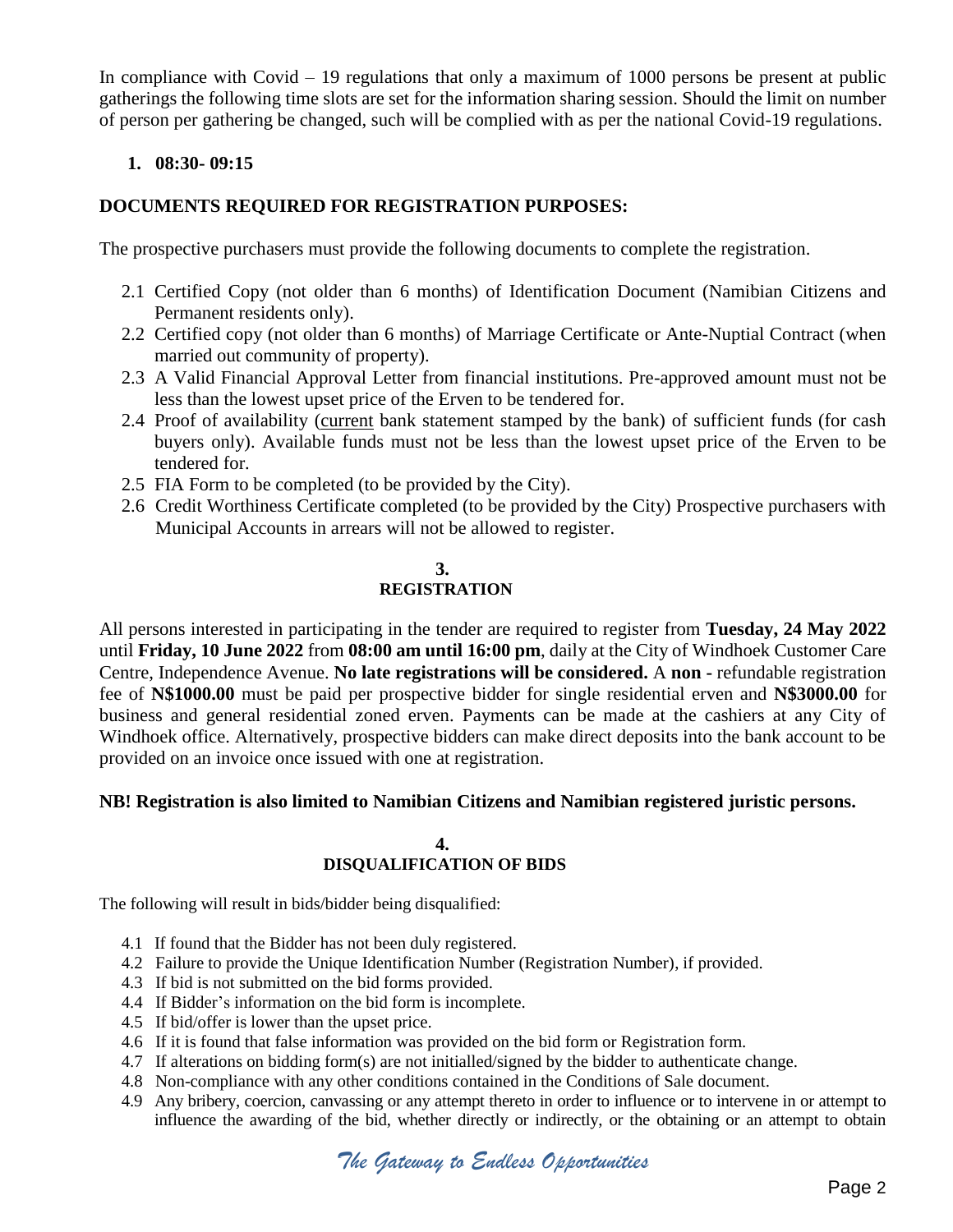confidential information belonging to the City in respect of the sale, or any party purporting to represent the bidder (even though not employed or being a director or shareholder) in doing so **will result in disqualification of the bidder/s concerned**.

# **SUBMISSION, DISPALY OF BIDS BIDDING, ALLOCATIONS AND SIGNING OF DEED OF SALES**

## **5.1 Submission of Bids**

Bidding will take place from **08:00 to 10:00** on the respective bidding day as indicated below at the **Function Hall, City of Windhoek Head Office.** The Bids must be placed in respective boxes of each Erf as arranged and as will be instructed on the day. The submission of the bids must comply with the process prescribed in the conditions of sale document and erven are allocated on the basis of one (1) erf per person/entity.

# **Monday, 23June 2022 (Single Residential Erven) Tuesday, 24 June 2022 (Business and General Residential Erven)**

Three (3) bidding forms will be issued to each registered bidder, thus affording a registered bidder an opportunity to submit bids for any three (3) of the erven on offer. The following will therefore apply:

- 5.1.1 Bidding forms will only to be issued to registered bidders.
- 5.1.2 To receive a bidding form proof of identity document is required.
- 5.1.3 If no bidding form is collected the prospective purchaser will not be able to take part in the bid process.
- 5.1.4 Handing out of bidding forms to registered prospective purchasers only from **08:00 to 10:00** on each bidding day as indicated above**.**
- 5.1.5 The prospective purchaser must complete their bid forms and place each bid form in the box of that particular Erf before 10:00.
- 5.1.6 The bidding process **starts exactly at 08:00 and end at 10:00 on each bidding day** as indicated and no negotiations of submission of bids will be entertained beyond this date and time.
- 5.1.7 The data capturing of Bids starts immediately after the closing of submission of Bids.
- 5.1.8 Once data capturing is completed and verified, the bids will be ranked from highest to lowest and the allocation process starts.
- 5.1.8 All bids for **the Erven** will be displayed following which the allocation process starts.
- 5.1.9 In an event where a deadlock arises, i.e. two or more bidders offer the same price for the Erf; the deadlocked bidders will be given an opportunity to bid against one another by means of written offers. The resultant highest bidder will be allocated the Erf.
- 5.1.10 **Should the successful bidder not be present at the venue to accept the offer, the allocation will be extended to the next highest bidder.**
- 5.1.11 **The successful bidder must personally sign an Acceptance Form and a Deed of Sale at the venue where the bidding has taken place.**

**NB!** The successful bidder is the highest bidder on that particular Erf, except if that bidder has already been allocated and accepted an Erf during this sale, then the allocation is automatically extended to the next qualifying bidder until allocation is accepted.

If no allocation the Erf goes back on the list of available properties to be sold again.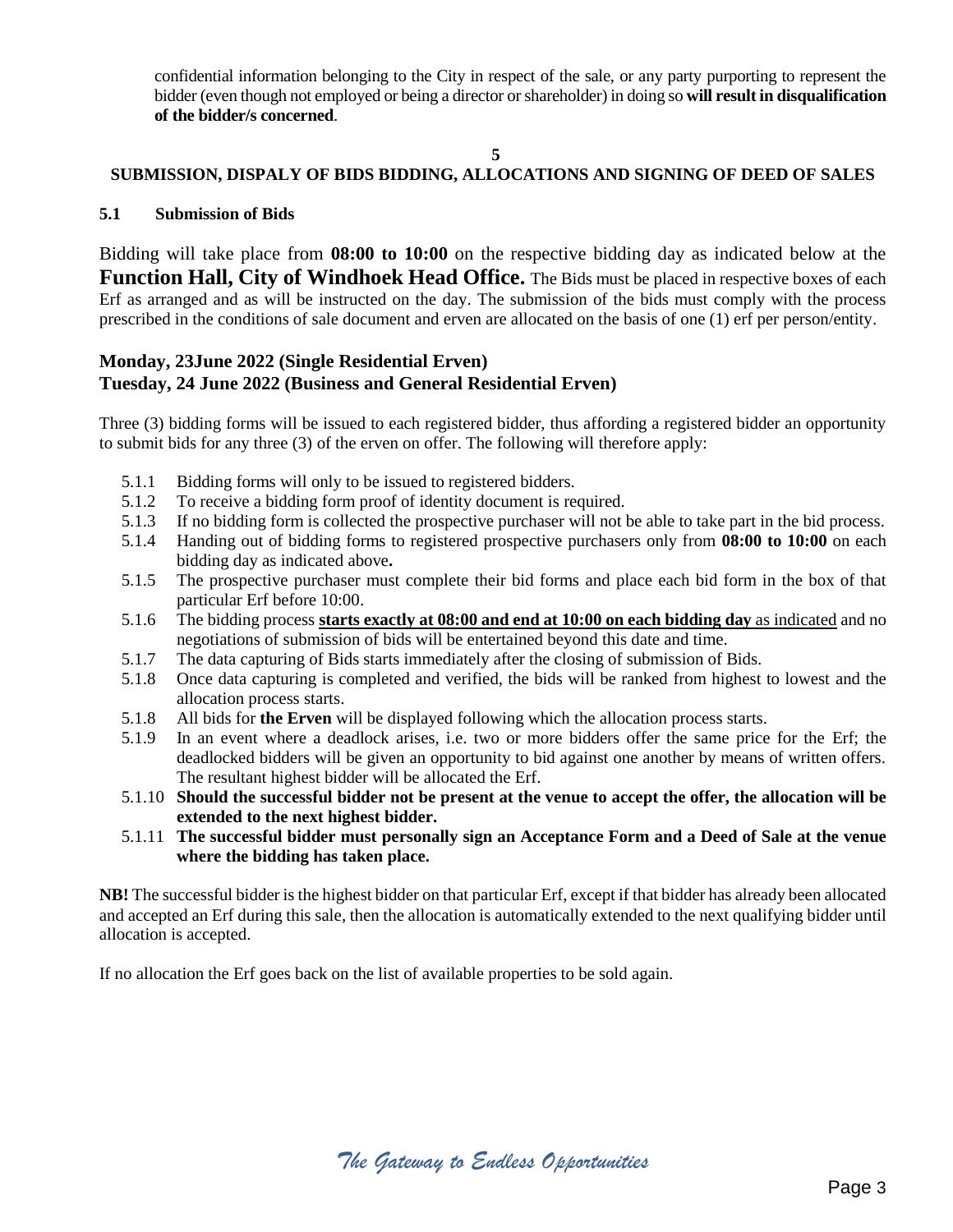#### **6**

# **ALLOCATION AND SIGNING OF DEED OF SALE**

The allocation and signing of the Deed of Sale with successful Bidders will take place at the venue where the bidding has taken place.

- 6.1 After being announced as the successful bidder and once the bidder indicates acceptance, the bidder must accept in writing and sign the Deed of Sale at the venue (otherwise as may be arranged).
- 6.2 The date of sale in this regard shall be the date of signature by or on behalf of the Seller.
- 6.3 Bidders/Prospective purchasers married in community of property must prior to signing the Deed of Sale obtain the written approval of their spouse. By law couple married in community of property are required to co-sign the Deed of Sale.

#### **7 ALLOCATION TO NEXT BIDDER IN LINE (AFTER SUBMISSION OF BIDS)**

Should the allocation to the first in line bidder be cancelled for whatever reasons, the allocation will be extended to the next qualifying bidder in line. An offer will be made to the next qualifying bidder in line and a Deed of Sale will be emailed to the email address provided on the registration form. The bidder will be required to accept the offer and sign the Deed of Sale within (5 working days), failure which the allocation will be extended to the next qualifying bidder. All efforts will be made to ensure that the next qualifying bidder receives the offer. The Deed of Sale posted and/or emailed will be deemed received after 3 working days from the date of such posting or email.

The date of sale in this regard shall be the date of signature of on behalf of the SELLER (Municipal Council of Windhoek).

#### **8 CANCELLATION OF ALLOCATION**

- 8.1 Failure to comply with the payment conditions will result in the sale being automatically cancelled with no extension. The Erf will then automatically be allocated to the next qualifying bidder inline.
- 8.2 The **ninety (90) days** period will strictly be applied and non-compliance will not be condoned. Under no circumstances will extension be granted beyond the **90 days** from the date of sale. The onus shall, therefore, be on the purchaser to ensure that the payment of the full purchase price together with interest is paid before the expiry of the 90 days period.
- 8.3 Should the sale be cancelled, after a Deed of Sale has been signed**,** either on request by the purchaser or due to non-payment any monies paid in respect of the purchase of the Erf will be refunded to the purchaser less 20% of the purchase price as a defaulting penalty.

# **9 PAYMENT CONDITIONS**

Prospective purchasers are cautioned to make arrangements with their financial institutions to make sure that their finances are in order prior to the registration and bidding as failure to abide by the payment conditions will result in an automatic cancellation of the allocation, as no other arrangements will be entertained or accepted.

Direct Electronic Fund Transfer (EFT) payments into the account of the Municipal Council of Windhoek are acceptable, provided that they comply with the payment conditions. For EFT payments the **Erf number and name of purchaser** should be used as the reference.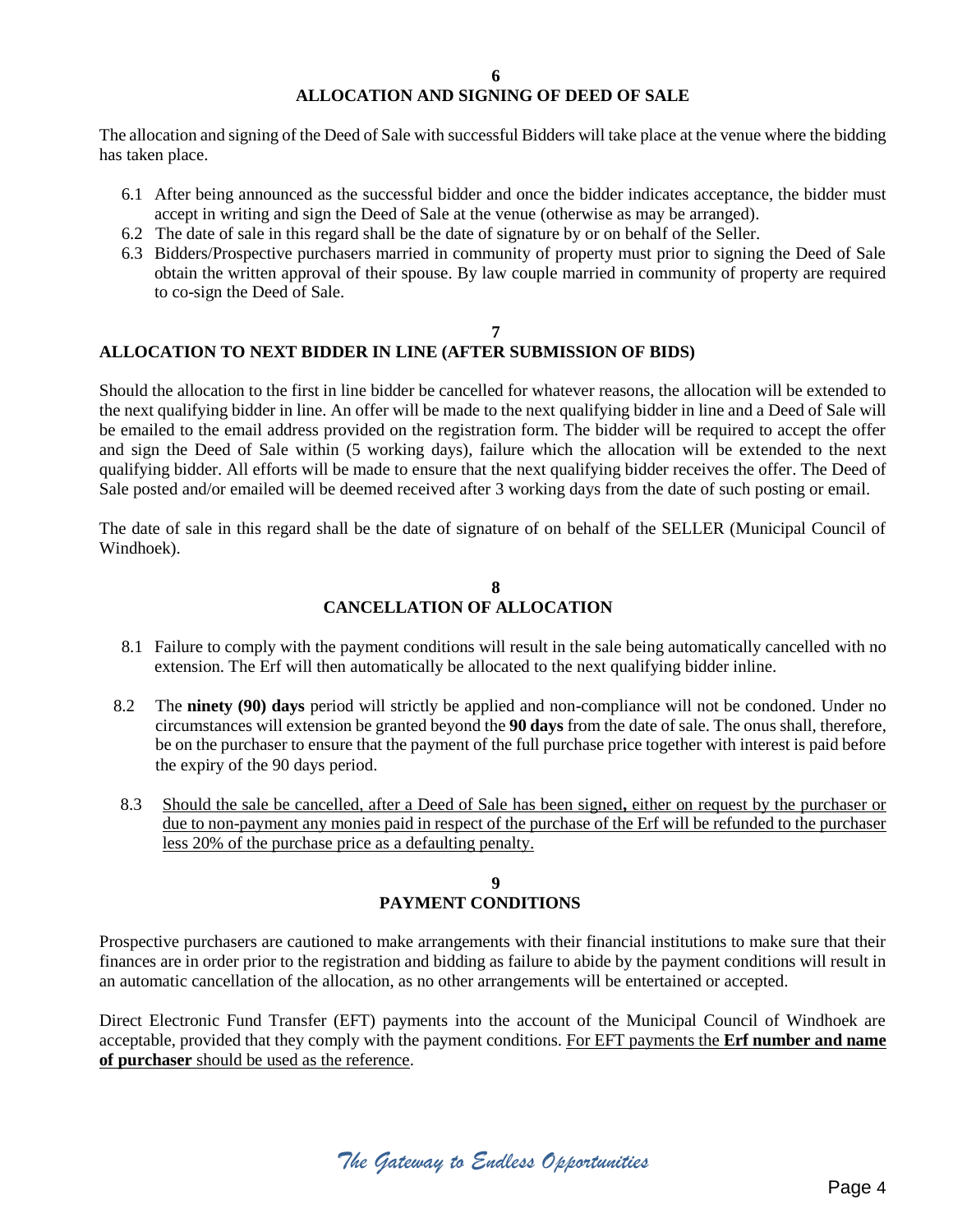#### *Payment of price by cash*

Cash price to be paid within **60 DAYS** from the date of sale. Should purchaser fail to pay within 60 days, interest at a rate of Prime Rate plus 2% per annum will be charged from the expiry of the  $60<sup>th</sup>$  day until date of payment. This implies that an automatic extension is granted for payment of the full purchase price together with interest thereon is to be made within 90 days from the date of sale, failure which the sale is automatically cancelled and allocation extended to the next qualifying bidder.

## *Payment Bank Guarantee*

To be provided within **70 days** from the date of sale. Interest at a rate of Prime Rate plus 2% per annum will be charged on the full Purchase price from the **61st day** from the date of sale until date of payment. This implies that payment of the full purchase price together with interest thereon is to be paid within 90 days from the date of sale, failure which the sale is automatically cancelled and allocation extended to the next qualifying bidder.

## *Transfer*

Instructions for transfer to be given upon receipt of proof of payment/Guarantee, provided that the Guarantee has been provided/submitted **twenty (20) days** before the 90<sup>th</sup> day from the date of sale to allow sufficient time for transfer and payment to take place within the 90 days. No transfer instructions will be given after the **70th day** from the date of sale where the full purchase price together with interest has not been paid and no guarantee will be accepted after the **70th day** from the date of sale. If payment of the full purchase price together with interest is made within 90 days from the date of sale, transfer instructions will be given without any hindrance whatsoever.

# **10**

## **TRANSFER PERIOD**

All properties must be paid for in full and transferred into the names of the respective purchasers within 90 days from the date of sale. Refer to 6.2 above and 18.1 for Date of Sale.

No extension of the date of payment or date of transfer of the property will be considered. If the purchaser cannot meet the deadline for the transfer of the property, the transaction will be cancelled without the need to give any further notice to the purchaser.

# **11**

# **GENERAL**

The Conditions of Sale and the site plan can be obtained from City of Windhoek (Town House Customer Care Centre, Independence Avenue), upon registration. The sale is subject to various restrictive conditions.

**The Erven will be sold to the highest bidders, and Erven will be allocated on the basis of one erf per person/entity.** The Bidder/Prospective purchaser takes note that he/she/it shall not be entitled to substitute, resell, donate or in any way alienate (with the exception of a mortgage bond in favour of a financial institution) the unimproved property. The purchaser agrees to register this condition against the Title Deed of the property in favour of the City of Windhoek at his/her/its own costs.

The restrictive resale condition implies that the purchaser of an Erf will not be able to transfer the subject property to a third party prior to the property having been improved to the minimum value in line with the Windhoek Town Planning Scheme.

The purchaser will not be given the opportunity to nominate a nominee, therefore the purchaser must ensure that the Registration Form is completed in the name of the party into which the property will be transferred. **No substitution of purchasers will be considered for single residential zoned erven. Note should be taken that substitution of purchaser may be considered (at the sole discretion of the City of Windhoek) for Business and General Residential zoned erven, but only if substitution of purchaser is done from a Juristic Person to a Natural Person. This is however not a guarantee that such substitution of purchaser request will be considered.**

*The Gateway to Endless Opportunities*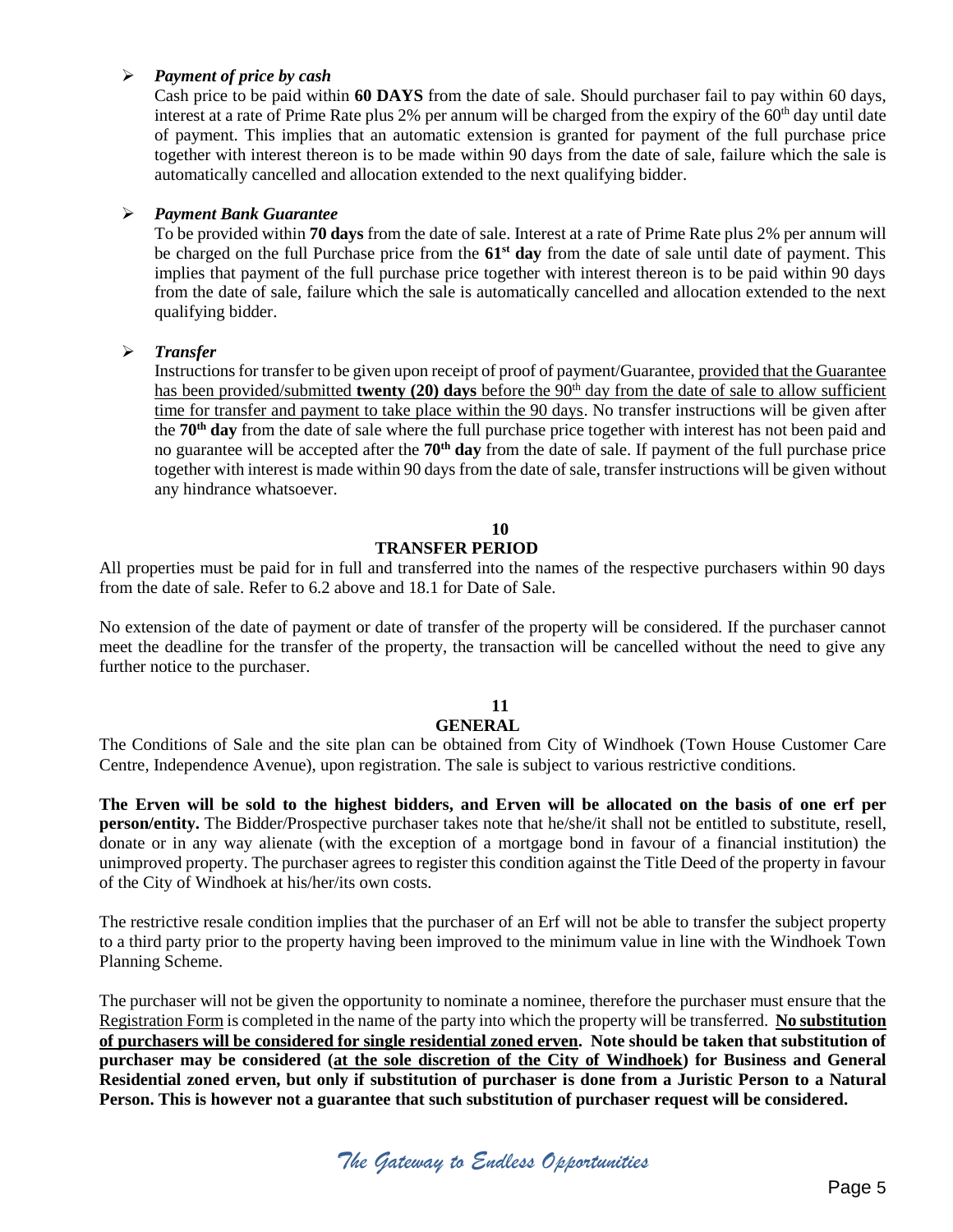Subject to the above, Council shall not tolerate under any circumstances any process whereby the purchaser of the property will be allowed to nominate a third party as the eventual purchaser of the property.

#### **12**

#### **TERMS & CONDITIONS**

- 12.1 It is a condition of the Acceptance of the Bid that only the offers above the upset price be considered,
- 12.2 A bidder from any entity (juristic person) other than a natural person will not be considered (for single residential Erven).
- 12.3 A bid from a non-Namibian citizen, will not be considered.
- 12.4 Only one erf per successful bidder will be allowed.
- 12.5 The Council reserves the right to reject bids containing information which is deemed incomplete or unsatisfactory.
- 12.6 No proxies, substitutions, agents, representatives or persons purported to be agents of the Bidder will be entertained.
- 12.7 An acceptance of an offer/bid assumes the general contractual status. This stipulation only applies once the allocation has been approved accepted by the Bidder.
- 12.8 In the event of the Bidder not fulfilling its obligations as stipulated in this document and/or the Deed of Sale, and the subsequent contractual terms following the acceptance of the bid, the Bidder shall be liable towards the Council for damages suffered or alternatively for a penalty amount which may at the Council's option be determined.
- 12.9 All prices quoted and payments shall be in Namibian Dollar.
- 12.10 Bidder must take note that the successful bidder has to bear all the costs with regard to transfer and stamp duties, tendering, planning, design, connection, construction costs of additional improvements, on the Property.
- 12.11 This Closed Bid Sale is subject to the Municipal Council of Windhoek's Standard conditions of sale contained in this document and as will be fully described in the Deed of Sale, as well as to the Windhoek Town Planning Scheme. Should the purchaser not fulfil any or all of the conditions required in terms hereof, the Municipal Council of Windhoek reserves the right to cancel the transaction without the need to place the purchaser on terms.
- 12.12 The purchaser is from date of sale entitled as well as obliged to take possession of the erf and from the said date accepts the sole risk of the destruction of or damages to the erf as well as the obligation to pay all rates and taxes, sanitary fees, water charges and any other fees to which the Municipal Council of Windhoek may be entitled to in accordance with statutory regulations as if the erf was transferred into the purchaser's name on date of sale.
- 12.13 The erf is sold "voetstoots" and in the condition it presently is or shall be at the date of sale. Council gives no warranty or guarantee, whether express or implied, oral or tacit, as to the suitability of the lay-out or situation or subterranean composition of the property or any improvements thereon. Council also does not warrant that the services installed at the property are suitable for the use intended by the purchaser. It is therefore the obligation of the purchaser to verify that the installed electricity, sewage and water connections are suitable for the intended use of the property.
- 12.14 The Municipal Council of Windhoek shall not accept any responsibility for any upgrading work of the erf.

*The Gateway to Endless Opportunities*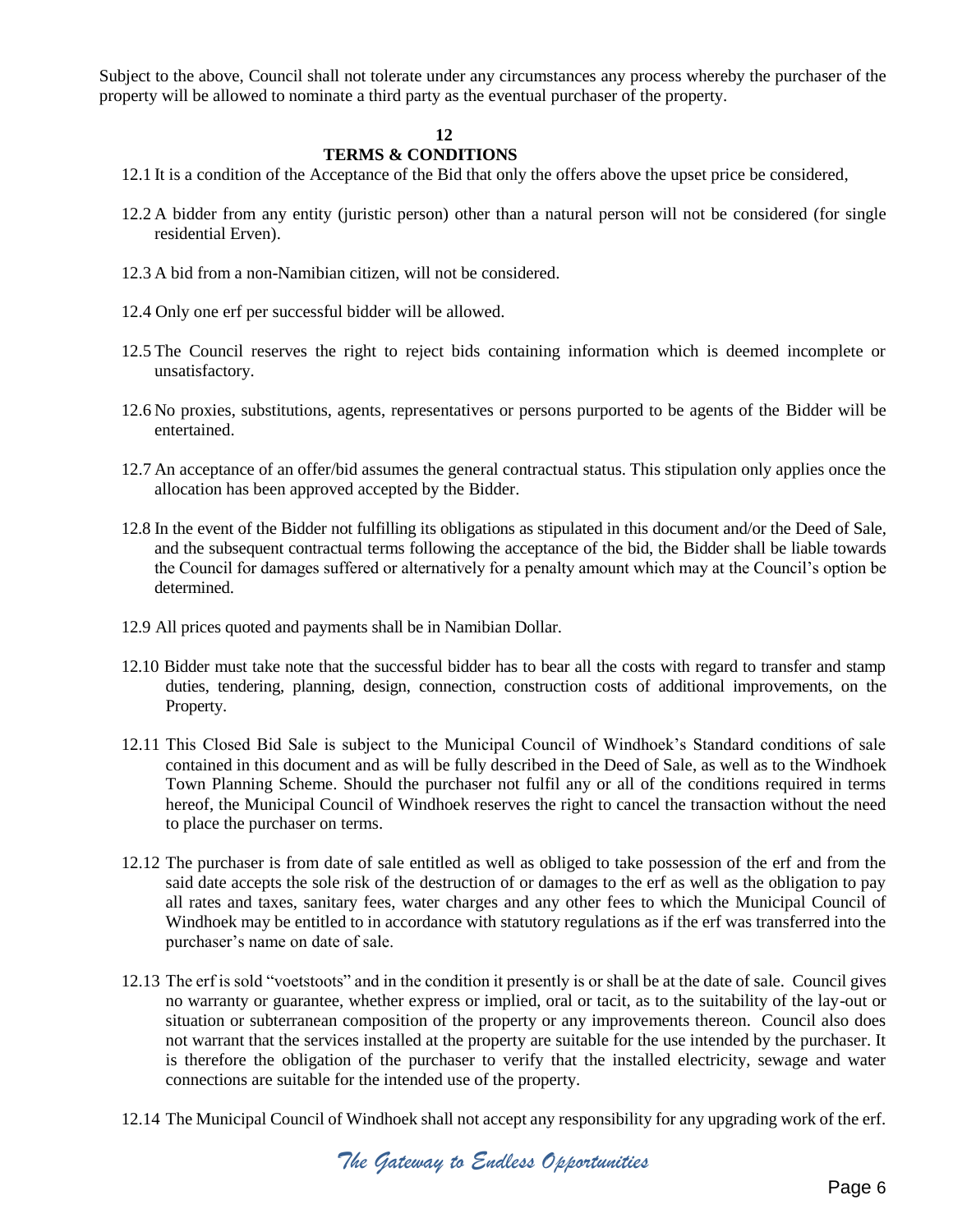- 12.15 Availability services plus the relevant property taxes will be payable by a purchaser for the property acquired at the Closed Bid Sale as from the date of sale of the erf and be so calculated on the municipal valuation of the erf.
- **12.16 The PURCHASER of an Erf undertakes not to commence with any excavations or building work without having paid the purchase price of the property in full, irrespective of whether building plans have been approved or not. In an event where a purchaser breaches this Clause, the SELLER shall be entitled to demand payment of the purchase price within 14 days, failure which the sales agreement / allocation will be cancelled and the improvements erected on a property shall become the property of the Municipal Council of Windhoek, without the need to reimburse the purchaser for costs incurred in erecting such improvements.**
- 12.17 The successful bidder should take note that 15%Vat (value added tax) should be added to the purchase price of Business Zoned erven.

#### **13 BUILDING REGULATIONS**

Each prospective bidder undertakes to abide by the terms and conditions contained in this documents, including but not limited to the following:

#### NOTICE OF INTENTION TO COMMENCE BUILDING.

- *"15. (a) Before commencing to erect any building, the person intending to erect such building or his duly authorised agent shall notify the Council thereof on the form prescribed by the Council and in such notice shall specify the date upon which the erection of such building is to be commenced.*
- *(b) Before commencing to construct the foundations or any portion thereof of such building such person or agent shall give notice to the Council on a form prescribed by the Council of the fact that the excavations for such foundations or any portion thereof, as the case may be, will be ready for inspection on a date specified in such notice.*
- *(c) Before commencing to construct anything upon the foundations or any portion thereof of such building, such person or agent shall give notice to the Council on a form prescribed by the Council of the fact that such foundations or any portion thereof, as the case may be, will be ready for inspection on a date specified in such notice.*
- *(d) Before commencing to backfill any excavation made for stormwater drainage or sewerage work or any portion of such excavation, and before enclosing such stormwater drainage or sewerage work or any portion thereof, such person or agent shall give notice to the Council on a form prescribed by the Council stating the fact that such drainage or sewerage work or portion thereof, as the case may be, will be ready for inspection on a date to be specified in such notice.*
- (*e) Each of the notices referred to in subregulations (a), (b), (c) and (d) of this regulation shall reach the town engineer at least two clear days before the date specified in each such notice. (f) Any person who contravenes any of the provisions of this regulation shall be guilty of an offence.*

#### *INSPECTIONS.*

*"16. (a) No person shall commence or cause or suffer to be commenced the construction of the foundations or any portion thereof of any building which is being erected until the excavations for such foundations or portion thereof as the case may be, shall have been inspected by the town engineer or by some other employee of the Council, generally or specially authorised by the Council for that purpose.*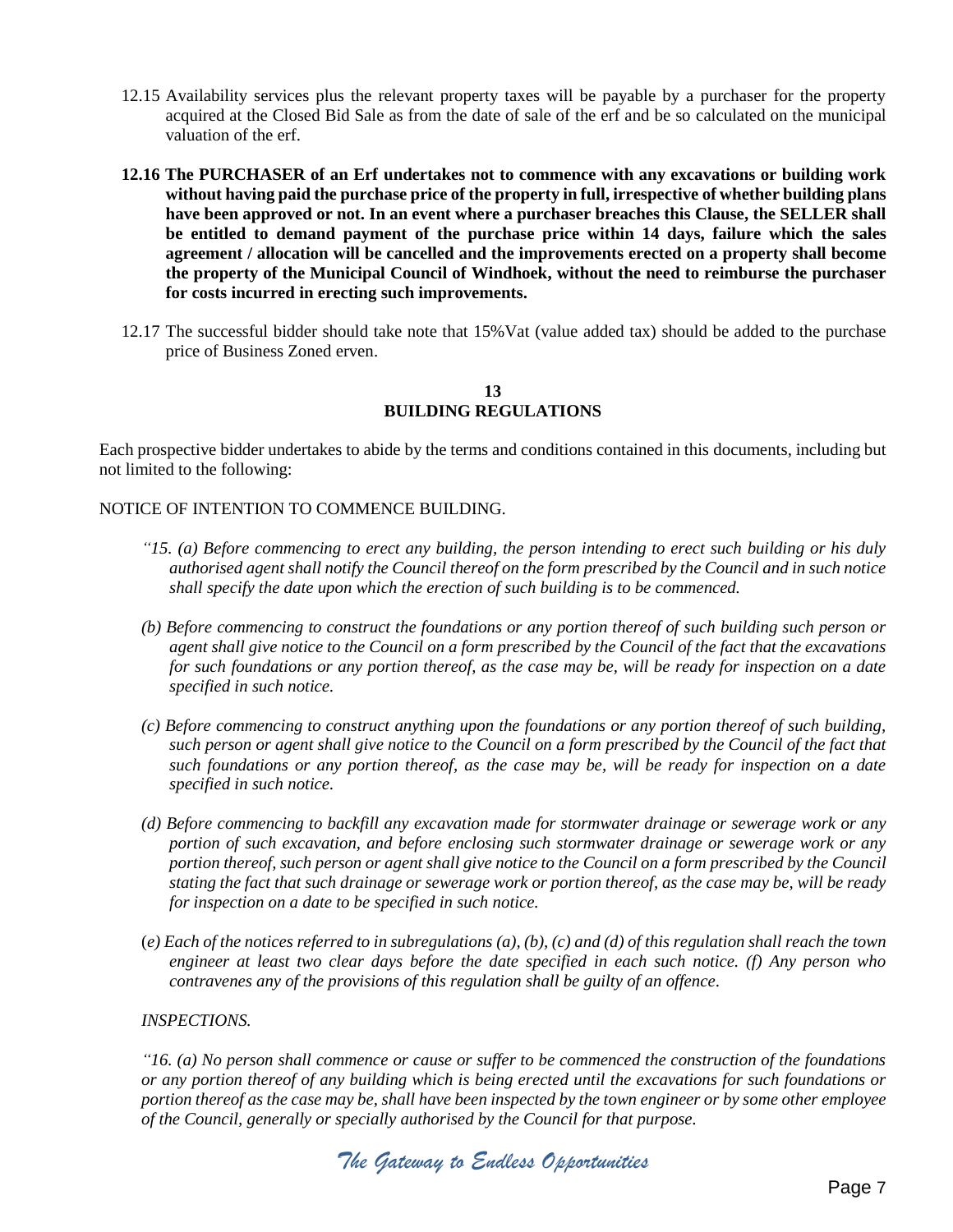*(b) No person shall commence or cause or suffer to be commenced the construction of anything upon the foundations or upon any portion of the foundations of any building which is being erected until the foundations or portion thereof, as the case may be, shall have been inspected by the town engineer or other employee as aforesaid.* 

*(c) No person shall commence or cause or suffer to be commenced the backfilling or enclosing referred to in regulation 15 (d) until the work referred to in the said paragraph has been inspected and tested by the town engineer or other employee as aforesaid.* 

*(d) Any person who contravenes any of the provisions of this regulation shall be guilty of an offence".*

# **14 IMPROVEMENTS**

- 14.1 The PURCHASER binds him-, her-, itself to erect a building or buildings on the PROPERTY within 2 **(two) years** from date of sale of which the value of the main building, outbuildings excluded, as calculated by the Manager: Valuation Services of the SELLER, shall not be less than the minimum building value specified for a property situated in the relevant township or zoning as set out in clause 39 of the Town Planning Scheme of Windhoek or as determined by the SELLER or any law from time to time. Such building value shall be expressed as a factor of the ground value of the PROPERTY as it is entered into the Valuation Roll of the SELLER from time to time when assessment rates are levied against the PROPERTY.
- 14.2 Should the PURCHASER fail to carry out the terms of this clause, the SELLER shall have the right to demand payment of and to collect from the PURCHASER and his/her its successor in title, annually, half-yearly, quarterly, or monthly, as the case may be, an amount which is equal to the improvement assessment rates which would have been levied if the terms of this clause had been complied with as a rate in terms of section 73(4)(b) as well as a penalty rate on the unimproved property under section 76A of the Local Authorities Act, 1992 (Act 23 of 1992) as amended. The aforesaid amount is payable from the day following the date on which the building or buildings should have been completed in terms of this clause. The levy and collection of rates in terms of this clause shall not prejudice the rights of the SELLER to apply any other clause of this Agreement.
- 14.3 Should the PURCHASER, prior to having paid the full purchase price of the PROPERTY and any amounts outstanding in terms of this Agreement, erect any improvements on the PROPERTY, without first having obtained the SELLER's express written approval thereto and irrespective of whether building plans have been approved by or on behalf of the SELLER, then such improvements, shall become the property of the SELLER without any compensation being payable in respect of same by the SELLER in the event that this Agreement may be cancelled in terms thereof: Provided that at the sole option and discretion of the SELLER, the SELLER shall have the right to demand that the PURCHASER remove such improvements at his/her/its cost.
- 14.4 Should the PURCHASER, prior to having paid the full purchase price of the PROPERTY and any amounts outstanding in terms of this Agreement, wish to apply to improve or to erect improvements or for the subdivision of the PROPERTY, the SELLER'S prior written approval and conditions pertaining to the same must first be obtained. In such event the PURCHASER may not commence with any building operations, excavation of the land or the erection of improvements on the PROPERTY or the marketing of the project, before such payment of the full purchase price of the property have been affected.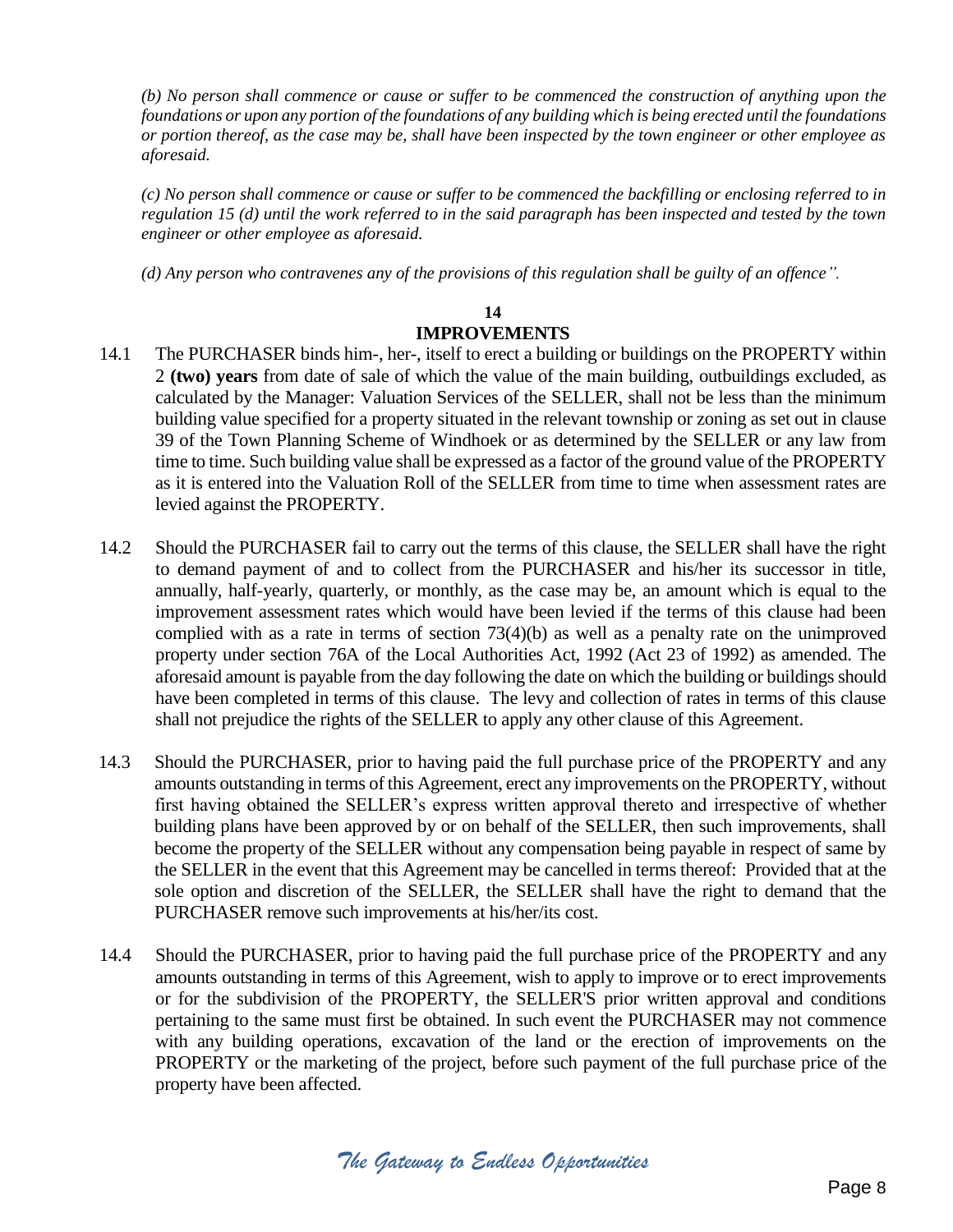#### **15 LAND USE ZONES**

The Purchaser shall take note of the land uses as per the Table below:

# **TABLE B: LAND USE ZONES**

| <b>USE ZONE</b><br>(1)                        | <b>PRIMARY USES</b><br>(2)                                                                    | <b>CONSENT USES</b><br>(3)                                                                                                                                                                                                                                            | <b>PROHIBITED USES</b><br>(4)        |
|-----------------------------------------------|-----------------------------------------------------------------------------------------------|-----------------------------------------------------------------------------------------------------------------------------------------------------------------------------------------------------------------------------------------------------------------------|--------------------------------------|
| $\mathbf{I}$<br><b>Residential</b>            | Dwelling units                                                                                | Residential buildings, Places of<br>worship, Places<br>public<br>of<br>Social<br>instruction,<br>halls.<br>Special<br>buildings,<br>Institutions,<br>Bed-and-breakfasts,<br>Resident<br>occupations<br>and<br>Heritage<br>buildings (For details refer to<br>Table H) | Other uses not under columns 2 and 3 |
| $\mathbf{I}$<br>General<br><b>Residential</b> | Dwelling<br>units,<br>residential buildings                                                   | Places of public worship, Places<br>of instruction, Institutions,<br>Special buildings, Hotels,<br>Resident occupations, and<br>Heritage buildings (For details<br>refer to Table H)                                                                                  | Other uses not under columns 2 and 3 |
| IV<br><b>Business</b>                         | Shops, Business<br>buildings, dwelling<br>units, residential<br>buildings and social<br>halls | Other uses not under columns 2<br>and 4                                                                                                                                                                                                                               | Noxious industrial buildings         |

**16**

# **CONFIDENTIALITY & COPYRIGHT**

- 16.1 Documents issued by or on behalf of the City of Windhoek shall remain within the copyright of the City of Windhoek.
- 16.2 Bidders/Prospective Purchasers shall treat all aspects pertaining to this sale as confidential and shall not disclose details to third parties except for bona fide tendering purposes.

#### **17**

#### **LEGAL SYSTEM APPLICABLE**

- 17.1 The legal system applicable to this sale and any agreements arising there from will be that of Namibia. The elected domicilia of any agreement will also therefore be that of Namibia.
- 17.2 In the case of reference to any legislation in this document or any documents accompanying same, such reference shall also include the reference to any possible amendment thereto or legislation coming into the place of the existing legislation.

#### **18**

#### **DEFINITIONS**

**18.1 "Date of Sale"**, for the purposes of this sale, the date of sale shall mean the date on which the Deed of Sale has been signed by the Manager: Property Management or an official Acting as the Manager: Property